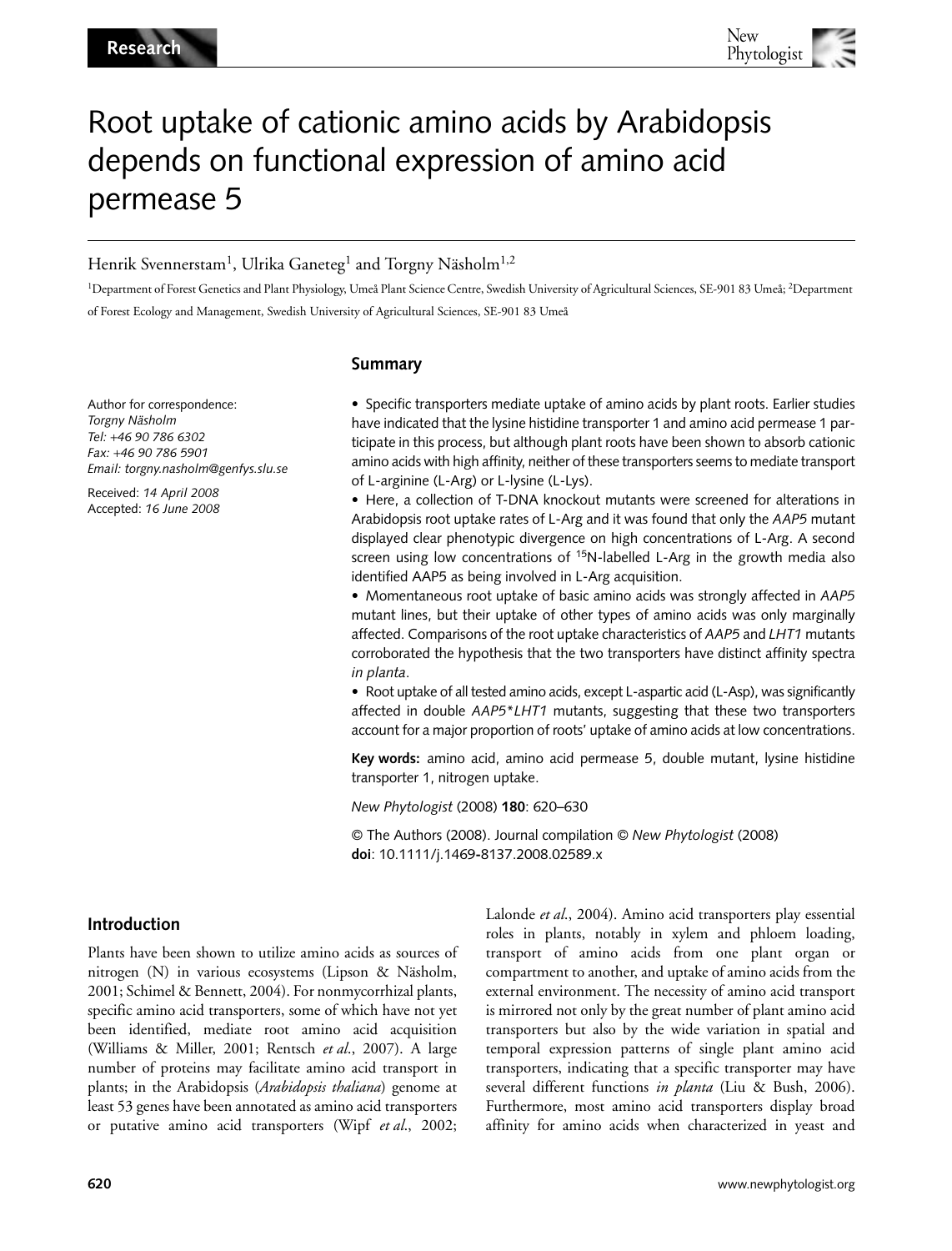oocyte expression systems, suggesting functional redundancy, at least at the level of amino acid specificity (Fischer *et al*., 1998, 2002). Clearly, much remains to be discovered about amino acid transporters and associated processes. In order to improve our understanding of plant amino acid acquisition, it is essential to identify the transporters that are involved in amino acid uptake by roots.

Recent work has identified the lysine histidine transporter 1 (LHT1) (Chen & Bush, 1997; Hirner *et al*., 2006; Svennerstam *et al*., 2007) and the amino acid permease 1 (AAP1) (Lee *et al*., 2007) as active participants in root amino acid uptake processes in Arabidopsis. The first characterization of LHT1, published by Chen & Bush (1997), suggested that in addition to having high affinity for the basic amino acids L-lysine (L-Lys) and L-histidine (L-His) (but not L-arginine (L-Arg)) it also mediated transport of various neutral amino acids. By contrast, Hirner *et al*. (2006) studied LHT1 *in planta* and in yeast expression systems, and concluded that this transporter has low affinity for basic amino acids, but it has broad affinity for, and efficiently mediates the transport of, most neutral amino acids. Further, using promoter-GUS and northern blot, Hirner *et al*. (2006) obtained evidence that LHT1 is expressed in several tissues, as well as indications that it may play roles in both apoplastic transport of amino acids in leaves and their uptake by roots. The cited study also indicated that RNAi lines with decreased expression of LHT1 display reduced root uptake rates for a number of amino acids, including L-glutamine (L-Gln), L-glutamic acid (L-Glu) and L-asparagine (L-Asn). Svennerstam *et al*. (2007), using both reverse and forward genetic approaches, identified LHT1 as crucial for the root uptake of several amino acids and, in accordance with Hirner *et al*. (2006), found it to be less significant for the uptake of L-Lys. Thus, taken together, these studies suggest that lack of LHT1 expression reduces root uptake rates of several amino acids, including L-Gln, L-serine (L-Ser), Lalanine (L-Ala), glycine (Gly), L-aspartic acid (L-Asp), L-Glu and L-His, but not either L-Lys or L-Arg.

*In planta* studies of AAP1 (Lee *et al*., 2007) have suggested it to be a low-affinity amino acid transporter, mediating the transport of several neutral amino acids, L-Glu and L-His, while its affinities for L-Lys and L-Arg are low. When studied in heterologous expression systems, AAP1 displayed highest affinity for L-Ala, with a  $K_{0.5}$  of 0.29 mm in yeast and a  $K_{0.5}$ of 0.6 mm in oocytes (cf. Lee *et al*., 2007). These findings suggest that AAP1 may preferably mediate root uptake of amino acids in the low-affinity range.

The weak affinities of both AAP1 and LHT1 for cationic amino acids such as L-Lys and L-Arg, the limited effects of mutations in either *AAP1* or *LHT1* on rates of root uptake of these amino acids and the rapid rates at which these amino acids are absorbed by plant roots all suggest the existence of additional root amino acid transporters in Arabidopsis. Our aim in the present study was therefore to identify transporter(s) that are important for root uptake of cationic amino

acids. In earlier attempts to isolate mutants in which the uptake of basic amino acids is affected, the toxic L-Lys analogue S-2-aminoethyl-L-cysteine was used (Bright *et al*., 1983; Kumpaisal *et al*., 1989; Heremans *et al*., 1997). The mutant lines isolated with this screening technique have been thoroughly characterized and shown to be severely impaired with respect to root uptake rates of L-Lys, but the mutated genes have not been identified. It has also been suggested that uptake of basic amino acids may be mediated by several different transporters, some with high affinity and others with low affinity (Heremans *et al*., 1997).

We used two strategies to screen a number of T-DNA lines that were deemed likely to include relevant mutants based on information regarding levels of root expression, affinity for basic amino acids and/or sequence similarity to LHT1. The first approach was to grow all the selected mutant lines on media containing growth-inhibiting concentrations of L-Arg. In this case, our hypothesis was that any mutant with reduced capacity to absorb L-Arg through its roots would be less affected than other mutant lines and wild-type plants. The second strategy was to grow the various lines on a medium containing a low concentration of 15N-labelled L-Arg and to screen for mutants displaying significant reductions in <sup>15</sup>N contents. In the first strategy, a relatively high concentration of L-Arg was used, enabling the identification of a low-affinity transporter, while in the second strategy a relatively low amino acid concentration was applied to enable identification of a high-affinity transporter. Both screening strategies, however, resulted in the identification of the AAP5 as being important for L-Arg uptake. Following this identification, we studied *AAP5* mutants, *LHT1* mutants and double mutants of *AAP5* and *LHT1* to evaluate how loss of either or both of these transporters affects short- and long-term root amino acid uptake.

# **Materials and methods**

## Plant material and mutant screening

Arabidopsis (*Arabidopsis thaliana* (L.) Heynh. genes encoding or putatively encoding proteins annotated as cationic amino acid transporters, having high sequence similarity to *LHT1*, or relatively high expression in roots (www.genevestigator.ethz.ch; Zimmermann *et al*., 2004), were targeted in this study. Twenty-three T-DNA lines from the SALK institute (Scholl *et al*, 2000; Nottingham Arabidopsis Stock Centre, Nottingham, UK) or Gabi-Kat (Rosso *et al*., 2003) with insertions in 18 individual genes were obtained (Supporting Information, Table S1). All mutant lines were analysed by PCR, using genespecific primers (not shown) and a T-DNA-specific primer (SALK, 5′-GAGAAACGCCGGAGATGGAAT; Gabi-Kat, 5′-CCCATTTGGACGTGAATGTAGACAC), to confirm that the T-DNA insertions in the targeted genes were homozygous (data not shown).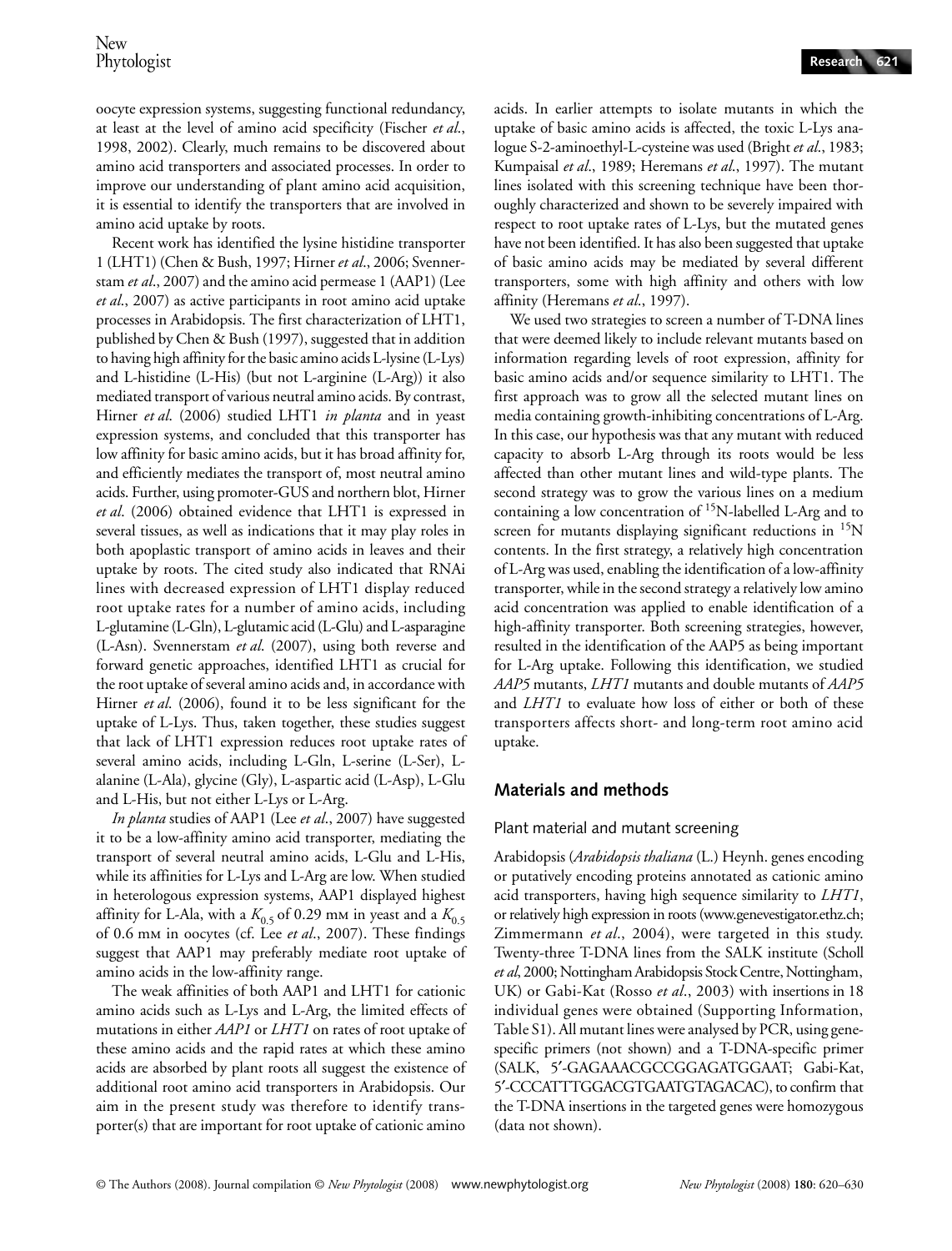Seeds were sown on agar media containing either 1 mm L-Arg or 30  $\mu$ m <sup>15</sup>N L-Arg. Thus, the screening utilized retarding and nonretarding concentrations of L-Arg (Forsum *et al*., 2008), enabling the identification of transporters with activities in both the low- and high-affinity concentration ranges. Mutant screens were performed on sterile agar plates containing Nfree, half-strength Murashige and Skoog (MS) medium (Murashige & Skoog, 1962), with 0.65% w/v agar (plant agar, Duchefa Biochemie, Haarlem, the Netherlands), 0.5% w/v sucrose, and N supplied as either 3 mm nitrate and 1 mm L-Arg, or 3 mm nitrate and 30  $\mu$ m <sup>15</sup>N ( $\geq$  96% <sup>15</sup>N) L-Arg. The media was buffered to pH 5.8 with 3.6 mm MES (2Nmorpholinoethanesulfonic acid). For the screen on nitrate and 1 mm L-Arg, plants were grown for 17 d, harvested, dried and weighed ( $n = 4$ ). Plants grown on nitrate and 30  $\mu$ m <sup>15</sup>N L-Arg were grown for 19 d, after which five plants per genotype were harvested and their shoots and roots separated. Roots were rinsed and cleaned thoroughly three times in 0.5 mm CaCl<sub>2</sub> to remove <sup>15</sup>N from their surfaces. The harvested shoots and roots were dried at 60°C overnight, weighed and homogenized (all five shoots or roots together). Finally, samples were analysed using a Europa Scientific isotope ratio mass spectrometer to determine total N and <sup>15</sup>N contents. In the screening using <sup>15</sup>Nlabelled L-Arg, samples from wild-type plants, *AAP5* and *PROT2* mutants were replicated (*n* = 4), but only one sample was analysed from each of the other lines. Both screens resulted in the isolation of an *AAP5* (At1g44100) mutant (SALK\_041999, *aap5-1*), following which an additional *AAP5* T-DNA mutant was obtained (SALK\_099586, *aap5-2*). In addition, we constructed a double mutant of *LHT1* and *AAP5* by crossing *lht1-5* (Svennerstam *et al*., 2007) with *aap5-1* (*lht1\*aap5*). Individual seeds from the cross were selfed and T2 seeds were screened on 3 mm D-Ala (Svennerstam *et al*., 2007) to isolate plants containing the *LHT1* mutation. D-Ala resistant plants were subsequently screened for the *AAP5* mutation using PCR (see later). Wild-type Arabidopsis (ecotype Columbia-0) was used as a control in all experiments described.

#### Analysis of T-DNA knockout lines

The presence of a T-DNA insert in *aap5-1*, *aap5-2* and *lht1\*aap5* plants was verified by PCR using specific primers for each gene together with a T-DNA left border primer (*aap5-1*, 5′-TTGTTGTCATCACGAAGAACG; *aap5-2*, 5′-AACAATGCCAATAACAGATCCC; *lht1-5*, 5′-ATTTCA-GACCAACCACAACTCTTCG; T-DNA, 5′-GAGAAACG-CCGGAGATGGAAT). The PCR products from *aap5-1* and *aap5-2* were sequenced to confirm that *aap5-1* and *aap5-2* originated from unique transformation events. The homozygosity of the plants was verified using the following gene-specific primers for each side of the T-DNA insertion site: Fw, 5′-AAAGATTCGAAAGAACGGCTC and Rv, 5′-TTGTTGTCATCACGAAGAACG for *aap5-1*; Fw, 5′-TTGGGACAGTGACACTGAGTG and Rv, 5′-AACAA-

TGCCAATAACAGATCCC for *aap5-2*; Fw, 5′- ATTTCAG-ACCAACCACAACTCTTCG and Rv, 5′-TGGCGATAGG-ACCATCAAGAAAAGA for *lht1-5*. Total RNA was prepared from leaves using an EZNA plant RNA kit (Omega Bio-Tek, Norcross, GA, USA). First-strand cDNA synthesis was performed using a First-strand Synthesis Kit (Amersham Biosciences, Piscataway, NJ, USA) as recommended by the vendor. RT-PCR reactions to confirm repression of the targeted genes were performed using gene-specific primers spanning the T-DNA insert (Fw, 5′-TTGGGACAGTGACACTGAGTG and Rv, 5′-AACAATGCCAATAACAGATCCC for both *aap5-1* and *aap5-2*; Fw, 5′-AGTCATCGTTGCTTACATCGTCGT and Rv, 5′-TGGCGATAGGACCATCAAGAAAAGA for *lht1-5*). Primers amplifying the constitutively expressed Arabidosis actin gene *ACT2* were used as controls (Fw, 5′- CCAATCGTGTGTGACAATGGTACCG and Rv, 5′- GGTTGTACGACCACTGGCGTACAAG; An *et al*., 1996).

#### Plant L-Arg concentration

Wild-type and *aap5-1* plants were grown under sterile conditions as described for the selection on media containing 1 mm L-Arg and 3 mm nitrate. After 17 d of growth, three replicates, each consisting of three plants, of each plant type were harvested for amino acid analysis. Plants were cleaned of agar, homogenized, extracted in 0.01 m HCl and their L-Arg concentrations were measured using the UPLC-AccQTag method (UPLC Amino Acid Analysis System Solution, application note 720001683EN; www.waters.com).

#### Amino acid uptake assay

Wild-type, *aap5-1*, *aap5-2*, *lht1-5* and *lht1\*aap5* plants were grown under sterile conditions in a climate chamber with an 8 : 16 h light : dark (200 µmol photons m<sup>-2</sup> s<sup>-1</sup>) and 23 : 18°C (day : night) regime, on agar containing 5 g  $l^{-1}$  sucrose, 7 g  $l^{-1}$ plant agar (Duchefa Biochemie), N-free half-strength MS and 3 mm nitrate. The agar solution was buffered to pH 5.8 using MES. Plants were grown on vertical plates to avoid roots penetrating the agar surface, facilitating harvesting and cleaning of the roots. After 18 d (19 d for the CCCP-treated plants, see later), 15 plants, divided into five biological replicates of each line, were selected for the uptake experiment. The roots of the three intact plants in each replicate were rinsed in 0.5 mm  $CaCl<sub>2</sub>$ , blotted with paper tissue, placed in 2 ml of uptake solution and incubated in the climate chamber on a shaking table. The uptake solution contained  $0.5$  mm CaCl<sub>2</sub> and the following compounds, each at a concentration of 10 µm and with pH adjusted to 5.8: L-Gln, L-Glu, L-Asn, L-Asp, Gly, L-Ala, L-Ser, L-Arg, L-Val, L-Lys, L-His and L-Pro. Samples of the uptake solution were taken after 1, 2 and 4 h, the concentrations of the amino acids in these samples were measured using the UPLC-AccQTag method, and the data acquired from the 4 h samples were used to calculate the roots' amino acid uptake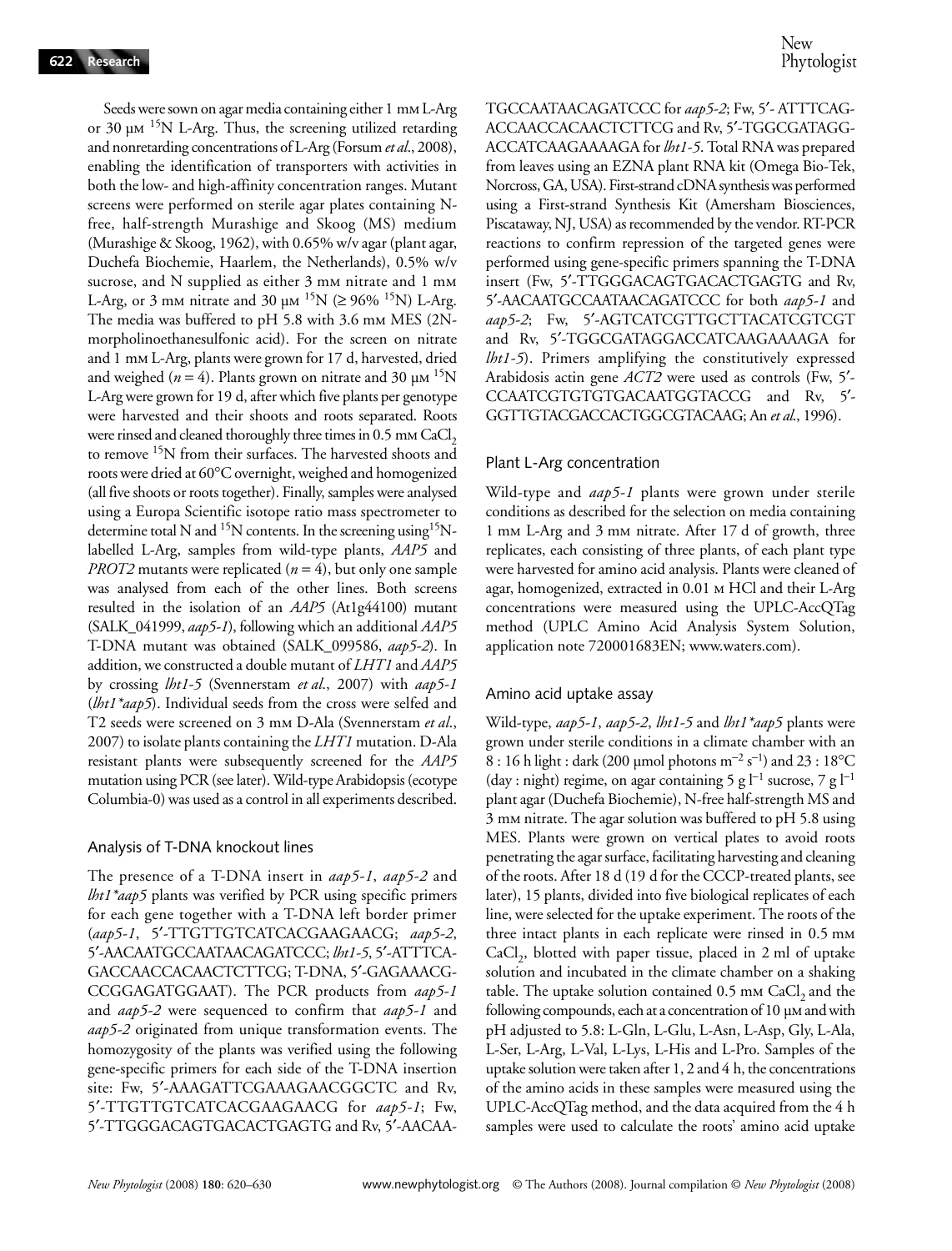rates (µmol g<sup>-1</sup> DW root h<sup>-1</sup>) from the decline in concentration of each amino acid in the solution. After the uptake period, the roots were dried and weighed. The passive amino acid uptake of wild-type plants was measured in a separate experiment by submerging root samples in 100 µm CCCP (carbonyl cyanide 3-chlorophenylhydrazone) for 1 h before the uptake period, in an otherwise identical uptake experiment.

#### <sup>15</sup>N amino acid uptake experiment

Wild-type, *aap5-1*, *aap5-2*, *lht1-5* and *lht1\*aap5* plants were grown on plates containing 0.5% sucrose, 0.65% agar, half-strength N-free MS buffered to pH 5.8 with MES and N supplied as  $3 \text{ mm} \text{ NO}_3^-$  and  $0.03 \text{ mm}$  of L-<sup>15</sup>N-Gln, L-<sup>15</sup>N-Glu, L<sup>-15</sup>N-Ala, L<sup>-15</sup>N-Arg or L<sup>-15</sup>N-Lys (all > 96% <sup>15</sup>N). Amino acid solutions were sterile-filtered and added separately to the autoclaved solutions. Eight replicate plates, each with three seeds, were prepared for each genotype and treatment. The agar plates were incubated in a cold room for 1 d and then transferred to a climate chamber with a 16 : 8 h light : dark (200 µmol photons  $m^{-2} s^{-1}$ ) and 23 : 18°C day : night regime. After 20 d, plants from five plates per treatment and genotype were harvested. Roots were rinsed and cleaned thoroughly three times in 0.5 mm CaCl<sub>2</sub> to remove <sup>15</sup>N-labelled amino acid from their surfaces, then the plants were dried at 60°C overnight, weighed and homogenized. Finally, samples were analysed for total N and <sup>15</sup>N contents (CPSIL analytical services, USA, www.npcer.nau.edu/isotopelab).

#### Growth on soil

To determine growth rates of the plants in soil, wild-type, *aap5-1*, *aap5-2*, *lht1-5* and *lht1\*aap5* seeds were sown on soil : perlite (3 : 1) and grown in a climate chamber under a 16 : 8 h, 23 : 18°C day : night regime with 200 µmol photons  $m^{-2}$  s<sup>-1</sup> in the light periods. After 23 and 34 d, the aboveground biomass of six replicate plants was harvested, dried overnight at 60°C and weighed. The final biomass was recorded after plants had completely senesced and as described.

#### Growth on L-Gln

Wild-type, *aap5-1*, *aap5-2*, *lht1-5* and *lht1\*aap5* plants were grown on plates containing 0.5% sucrose, 0.65% agar and N-free half-strength MS agar media amended with either 0.5 mm L-Gln or 3 mm nitrate. Since L-Gln may be degraded during autoclaving, a L-Gln solution was sterile-filtered and added to the agar mix after autoclaving. Seven replicate plates, each with six seeds, were prepared for each treatment and genotype. After sowing, plates were incubated in a cold room for 2 d and then transferred to a climate chamber under a 16 : 8 h, 23 : 18°C day : night regime with 200 µmol photons  $\rm m^{-2}$  s<sup>-1</sup> during the light periods. After 21 d, plants were harvested, dried overnight at 60°C and weighed.

## **Results**

Earlier studies of Arabidopsis growth responses to various amino acids in the root medium have shown that L-Arg, at a concentration of 0.75 mm, supplied in combination with 3 mm nitrate, strongly hampers biomass production (Forsum *et al*., 2008). We therefore envisaged that screening on high concentrations of L-Arg could be a suitable approach to search for mutants lacking amino acid uptake mechanisms, especially the uptake of cationic amino acids in the low-affinity range. Therefore, using medium containing 1 mm L-Arg and 3 mm nitrate we screened 23 selected T-DNA lines for growth alterations compared with wild-type plants. Out of the 23 T-DNA lines tested, only one (with an insertion in the gene encoding AAP5) displayed a clearly diverging phenotype compared with wild-type plants (Fig. 1). *AAP5* mutant (*aap5-1*) plants were substantially larger (44  $\pm$  8.2%, average  $\pm$  SE, more biomass) than wild-type plants after growth on  $1 \text{ mm L-Arg} + 3 \text{ mm}$ nitrate for 19 d. Furthermore, analysis of the L-Arg content of plants exposed to this treatment revealed high concentrations of L-Arg in wild-type plants (7.8 µmol g<sup>-1</sup> FW), while the L-Arg content of *aap5-1* plants was only 0.4 µmol g<sup>−</sup><sup>1</sup> FW, again suggesting that uptake of L-Arg was reduced by this mutation.

In the second screen, we exposed the selected T-DNA lines to a combination of 3 mm nitrate and  $0.03$  mm  $^{15}N$  L-Arg  $(U<sup>-15</sup>N L-Arg)$ . Our rationale was that it would be possible to assess variations between the wild-type and mutant lines' capacity to take up L-Arg in the high-affinity range at this relatively low concentration of L-Arg. The *AAP5* mutant line also showed by far the clearest phenotypic divergence in this screen, having only  $22 \pm 1.1$  and  $27 \pm 0.9$ % (average  $\pm$  SE) of wild-type <sup>15</sup>N contents in its shoots and roots, respectively (Fig. 2a,b), after 19 d of growth.

Following the identification of AAP5 as crucial for L-Arg uptake, a second *AAP5* mutant (*aap5-2*) and a double *LHT1* and *AAP5* (*lht1\*aap5*) mutant were obtained (see the Materials and Methods section). The locations of the two T-DNA insertions in the *AAP5* mutants were determined by sequencing (Fig. 3a). RT-PCR analysis of the *AAP5* mutants showed that transcripts spanning the T-DNA inserts were absent in both lines (Fig. 3b). The two *AAP5* mutant lines, a previously characterized *LHT1* mutant (*lht1-5*; Svennerstam *et al*., 2007) and a double mutant were subjected to several experiments addressing the role of AAP5 in root uptake of amino acids in Arabidopsis and the relationship between the AAP5 and LHT1 transporters in root amino acid acquisition.

#### Amino acid uptake

Root uptake rates of 12 amino acids were assessed to obtain an overview of the effects of the *AAP5* mutation on plant amino acid uptake characteristics (Fig. 4). Uptake of two cationic amino acids was severely affected by loss of AAP5, since it reduced the uptake of L-Arg and L-Lys by  $87 \pm 4.1$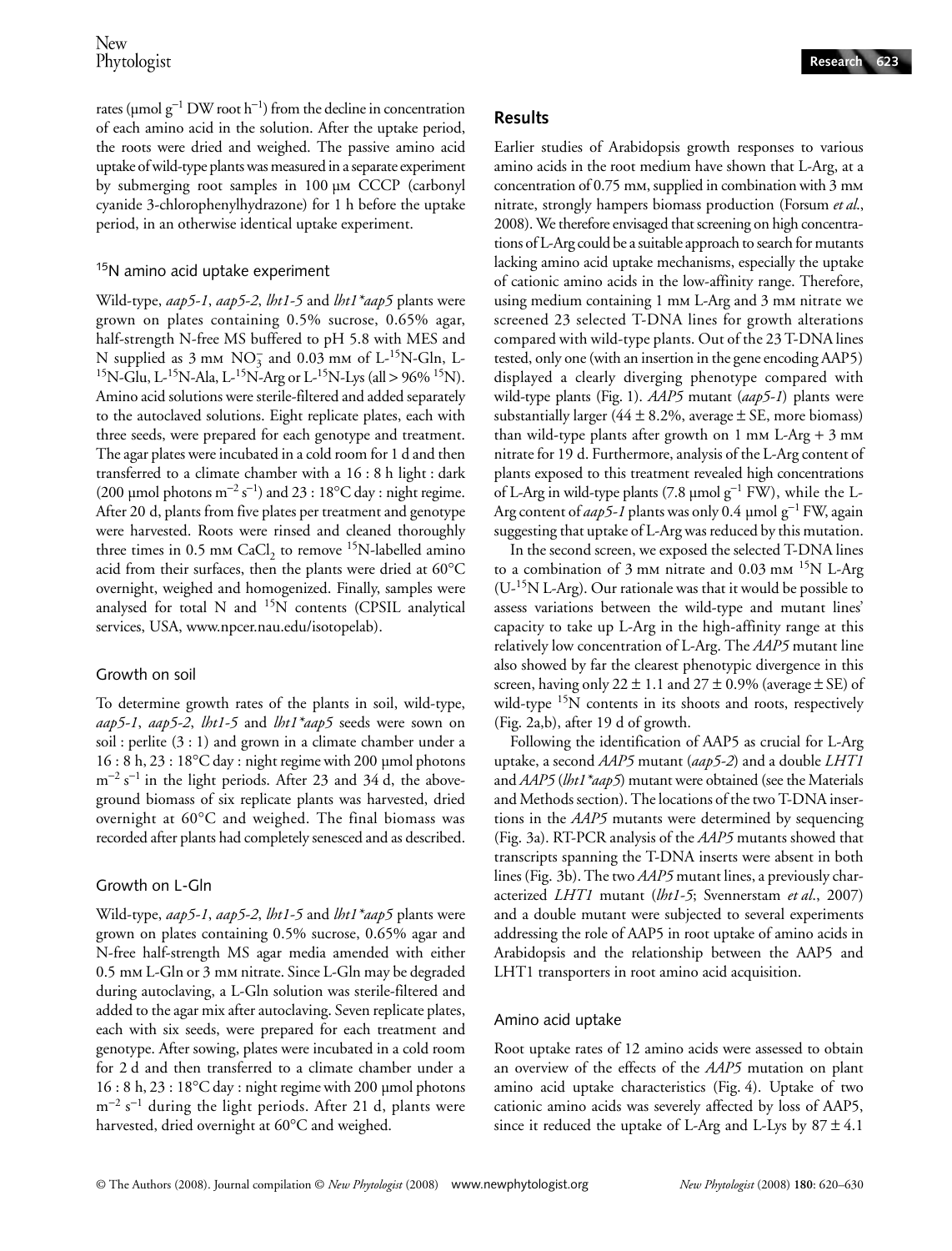

T-DNA insertion lines, grown on 3 mm nitrate and 1 mm L-Arg for 17 d. Bars represent mean values  $\pm$  SE,  $n = 4$ .

and  $90 \pm 5.6\%$  (average  $\pm$  SE), respectively, compared with wild-type (numbers in this paragraph refer to average values for the two replicate lines). However, uptake of L-His, the third cationic amino acid, was not significantly affected. Regarding the other tested amino acids, only minor effects of the *AAP5* mutation were found. By contrast, the *LHT1* mutant line showed reduced uptake of L-Asn and L-Pro  $(56 \pm 6.6 \text{ and }$ 78  $\pm$  3.0%, average  $\pm$  SE, respectively, lower than in wild-type plants), in addition to previously described reductions in capacity to take up L-His, L-Gln, L-Ser, Gly and L-Ala (Svennerstam *et al*., 2007). The double mutant displayed reduced uptake of all neutral and basic amino acids tested compared with wild-type plants. In this line, total uptake of amino acids was reduced by  $78 \pm 2.3\%$  (average  $\pm$  SE) compared with wild-type plants. Comparisons of the double mutant with the single mutant lines revealed no significant additive effects of the two mutations. Uptake rates of CCCP-pretreated plants were not significantly different from zero for all tested amino acids, except L-Ala, L-Lys and L-Gln, for which negative uptake (i.e. efflux) occurred (data not shown).

#### Uptake of <sup>15</sup>N amino acids

To evaluate the effects of lack of the AAP5 transporter on long-term acquisition of amino acids from root media, an experiment was designed in which plants were grown on

media containing 3 mm nitrate and 0.03 mm of <sup>15</sup>N-labelled amino acids. Rates of amino acid acquisition, expressed as µmol of absorbed amino acid per g dry weight plant, differed significantly both between individual amino acids and between plant types (Fig. 5). For wild-type plants, the amino acids acquired in the largest quantities were L-Ala (64 µmol  $g^{-1}$ ) DW), followed by L-Lys, L-Gln and L-Arg (39, 37 and 36 µmol g<sup>−</sup>1 DW, respectively), then L-Glu at the somewhat lower concentration of 20 µmol g<sup>-1</sup> DW. Comparisons between different plant types revealed similar patterns to those found in the amino acid uptake assay. Compared with rates found in wild-type plants, uptake rates of L-Arg and L-Lys were  $86 \pm 0.7$ and  $82 \pm 1.0\%$  (average  $\pm$  SE) lower, respectively, on average in the two *AAP5* mutant lines; for L-Ala, the rates of acquisition were slightly (19  $\pm$  3.5%, average  $\pm$  SE) lower in *aap5-2* plants but not significantly different in *aap5-1* plants, and their rates of L-Gln and L-Glu acquisition were not significantly different. For the *LHT1* mutant line, significant reductions in the acquisition of (average  $\pm$  SE) L-Gln (73 ± 1.5%), L-Ala (71 ± 1.4%) and L-Glu (83 ± 1.0%) were recorded. For this line, small but significant reductions in L-Arg and L-Lys acquisition  $(21 \pm 4.0 \text{ and } 27 \pm 4.5\%)$ , respectively) were also observed, although no corresponding reductions were seen in the amino acid uptake assay (Fig. 4). The *lht1-5\*aap5-1* double-mutant line showed the greatest reductions in uptake of all tested amino acids.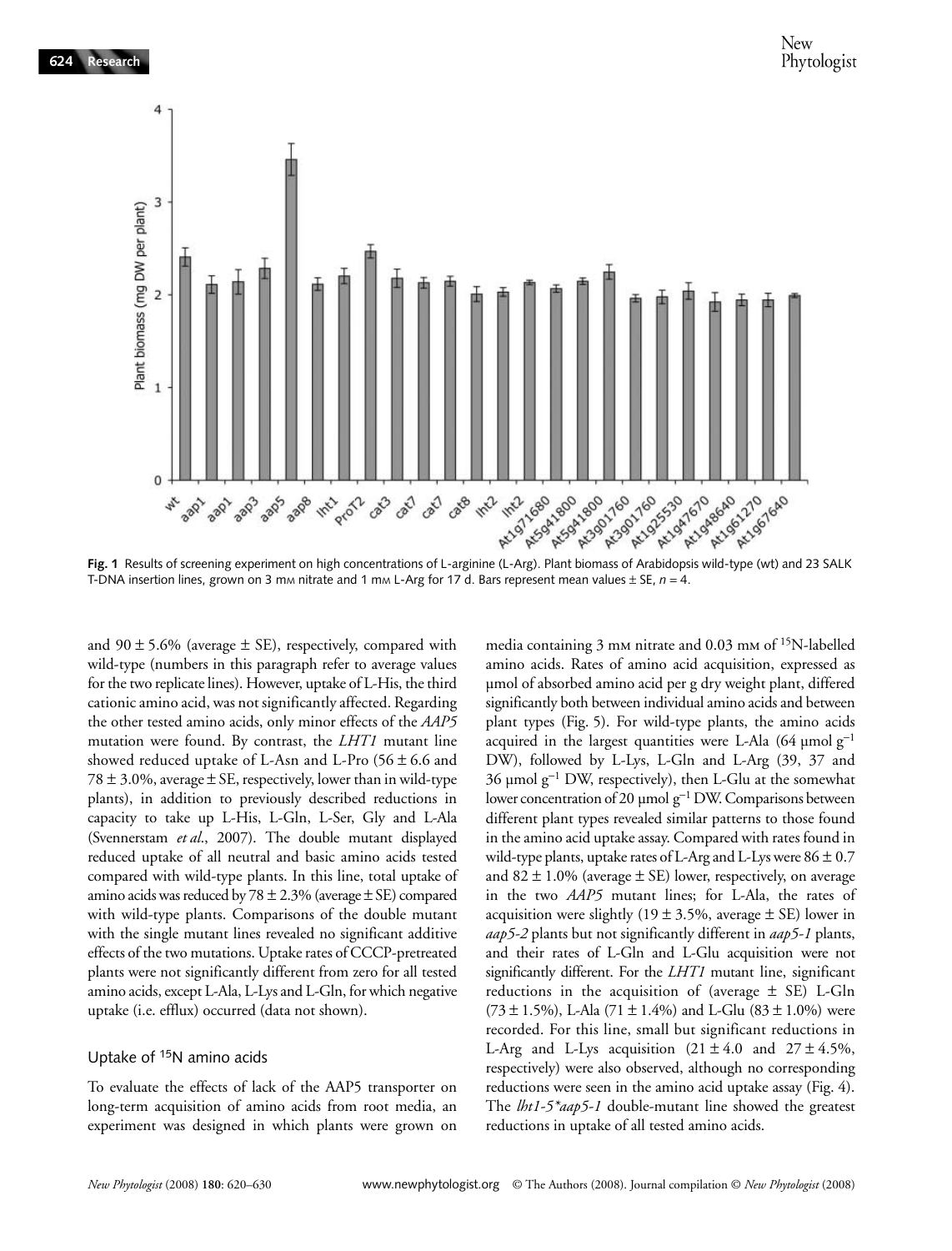

lines, grown on 30  $\mu$ m <sup>15</sup>N-labelled L-Arg and 3 mm nitrate. (a) Shoot atom % <sup>15</sup>N excess. (b) Root atom % <sup>15</sup>N excess. Bars without SE represent values obtained for single samples, each consisting of five pooled plants. Bars  $\pm$  SE are replicated ( $n = 4$ , each sample consisting of five pooled plants).

#### Growth experiments in axenic culture

Earlier studies (Svennerstam *et al*., 2007) have revealed that L-Gln is the amino acid that promotes growth of Arabidopsis most efficiently, so we compared the growth of the mutants with wild-type plants on a medium in which L-Gln was the sole N source. The biomass of *aap5-1* plants did not differ significantly from that of wild-type plants when tested on 0.5 mm L-Gln, whereas growth of *aap5-2* was slightly increased on this N source (Fig. 6). By contrast, growth of both *lht1-5* and the double mutant line was reduced by *c*. 47% compared with that of wild-type plants. In the presence of nitrate, *aap5-2* and *lht1\*aap5*, but not *aap5-1*, plants grew more strongly than wild-type plants.

#### Growth on soil

Wild-type and mutant plants were grown in soil to investigate phenotypic effects of the mutations. After 23 d of growth, no significant differences between wild-type and mutant lines were found, but after 34 d *lht1-5* plants were significantly smaller than wild-type plants. At the final harvest, *aap5-1*

plants were significantly larger, and *lht1-5* and *lht1\*aap5* plants significantly smaller, than wild-type plants (Fig. 7). No other apparent effects on growth and development (such as time of flowering) were recorded for the *AAP5* mutant lines.

## **Discussion**

Cationic amino acids, such as L-Arg and L-Lys, are prominent compounds in the soil amino acid pool of various ecosystems (Keilland, 1995; Nordin *et al*., 2001; Henry & Jefferies, 2002) and plant roots are known to be capable of effectively scavenging such compounds from the soil (Öhlund & Näsholm, 2001; Persson *et al*., 2003). The results presented here suggest that the amino acid transporter AAP5 plays an important direct and/or indirect role in this process. Earlier studies of plant amino acid transporters have shown that they generally display broad affinities and mediate the transport of a range of amino acids of different classes. Comparisons of root uptake profiles of plants carrying mutations in the amino acid transporters LHT1 and AAP5 in the present study indicate that they are largely complementary, and that there is a limited overlap between the two transporters' root uptake activities (Fig. 4).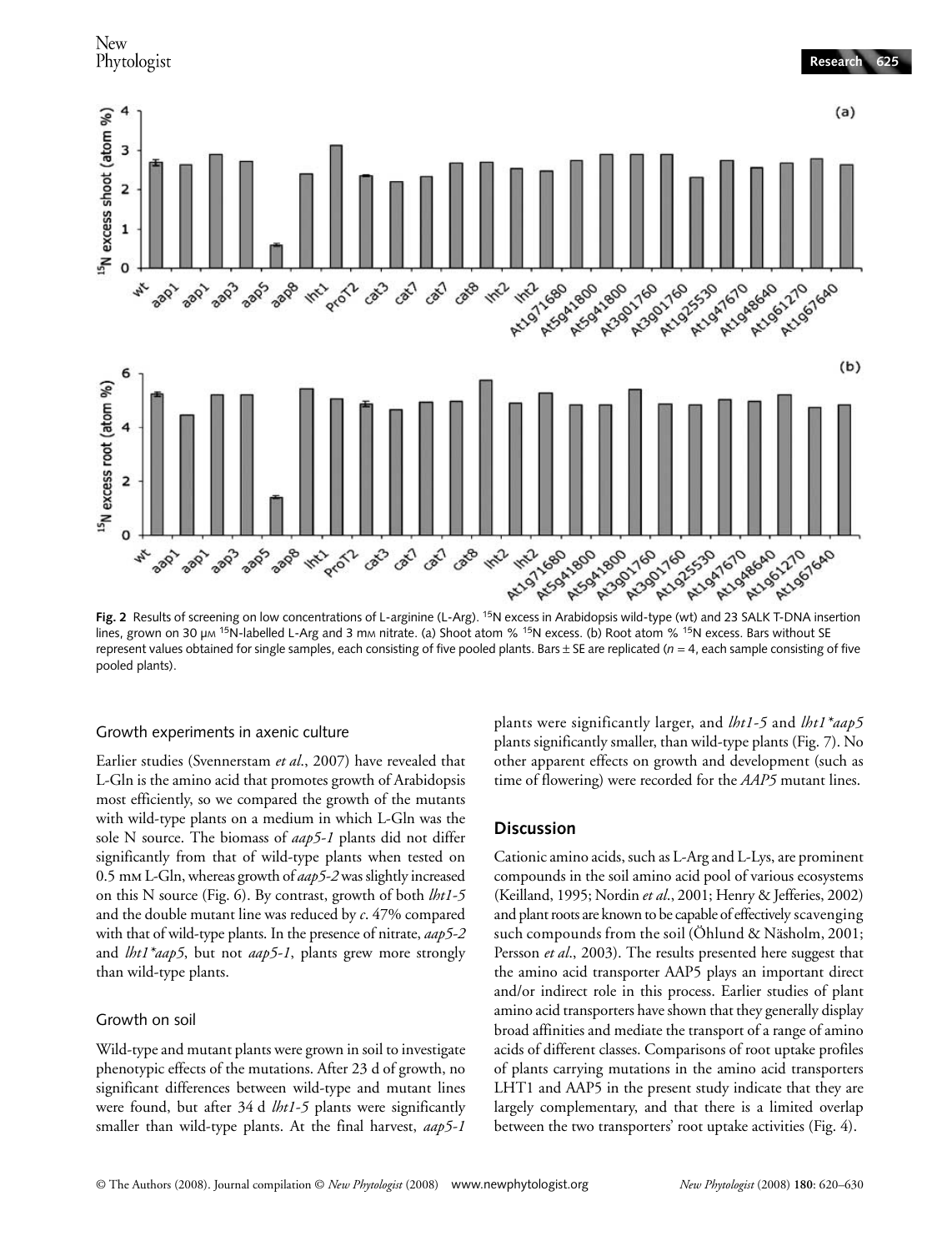

**Fig. 3** Characterization of Arabidopsis mutant lines. (a) Location of the T-DNA insert (marked with triangles) in each *AAP5* mutant line, determined by sequencing. Positions of the primers used for RT-PCR in (b) are indicated by arrows. (b) Results of RT-PCR reactions using gene-specific primers spanning the targeted TDNA insertion sites in *aap5-1*, *aap5-2* and *lht1\*aap5* mutants showing that the *aap5-1*, *aap5-2* and *lht1\*aap5* plants lack full-length *AAP5* transcripts, and the *lht1\*aap5* plants also lack full-length *LHT1* transcripts. Specific primers for the constitutively expressed Arabidopsis actin gene *ACT2* were used as controls. WT, wild type.

*AAP5* is expressed throughout the plant; high transcript abundances have been found in mature leaves, stems, flowers and also roots (Fischer *et al*., 1995, 2002). Brady *et al*. (2007) presented microarray expression profiles for nearly all cell types of the Arabidopsis root. At least 28 of the putative amino acid transporters showed differential expression between the different cell types. AAP5 was found to be preferentially expressed in the root cortex, supporting a role of this transporter in amino acid uptake. LHT1 and AAP1, both shown to mediate root amino acid uptake (Hirner *et al*., 2006; Lee *et al*., 2007; Svennerstam *et al*., 2007), were expressed in epidermis, cortex and endodermis, corroborating functions in root amino acid uptake. However, LHT1 and AAP1, as well as AAP5, were also found to be expressed in the phloem. Thus, although localized to the root cortex, it cannot be excluded that AAP5, as well as LHT1 and AAP1, have additional functions within the Arabidopsis root, functions that may affect root uptake of amino acids. It is also conceivable that AAP5 has functions in photosynthesizing or reproductive tissues, and therefore it is possible that the observed decreases in L-Arg and L-Lys uptake capacities are caused by changes in internal transport of amino acids. Comparisons between various AAPs (AAP1-6) with respect to their substrate profiles and kinetic characteristics have revealed that AAP3 and AAP5 are the only transporters displaying high affinities for basic amino acids (Fischer *et al*., 2002). However, AAP3 was shown



**Fig. 4** Effects of amino acid transporter mutations on root amino acid uptake. Sterile-grown Arabidopsis wild-type (black bars), *aap5-1* (grey bars), *aap5-2* (light grey bars), *lht1-5* (white bars) and *lht1\*aap5* (hatched bars) plants were incubated in solutions containing a mixture of 12 amino acids, each at a concentration of 10  $\mu$ m, and their rates of depletion were measured. Bars represent mean values  $\pm$  SE,  $n = 5$ . Different letters above bars indicate significant differences between genotypes at *P* < 0.05.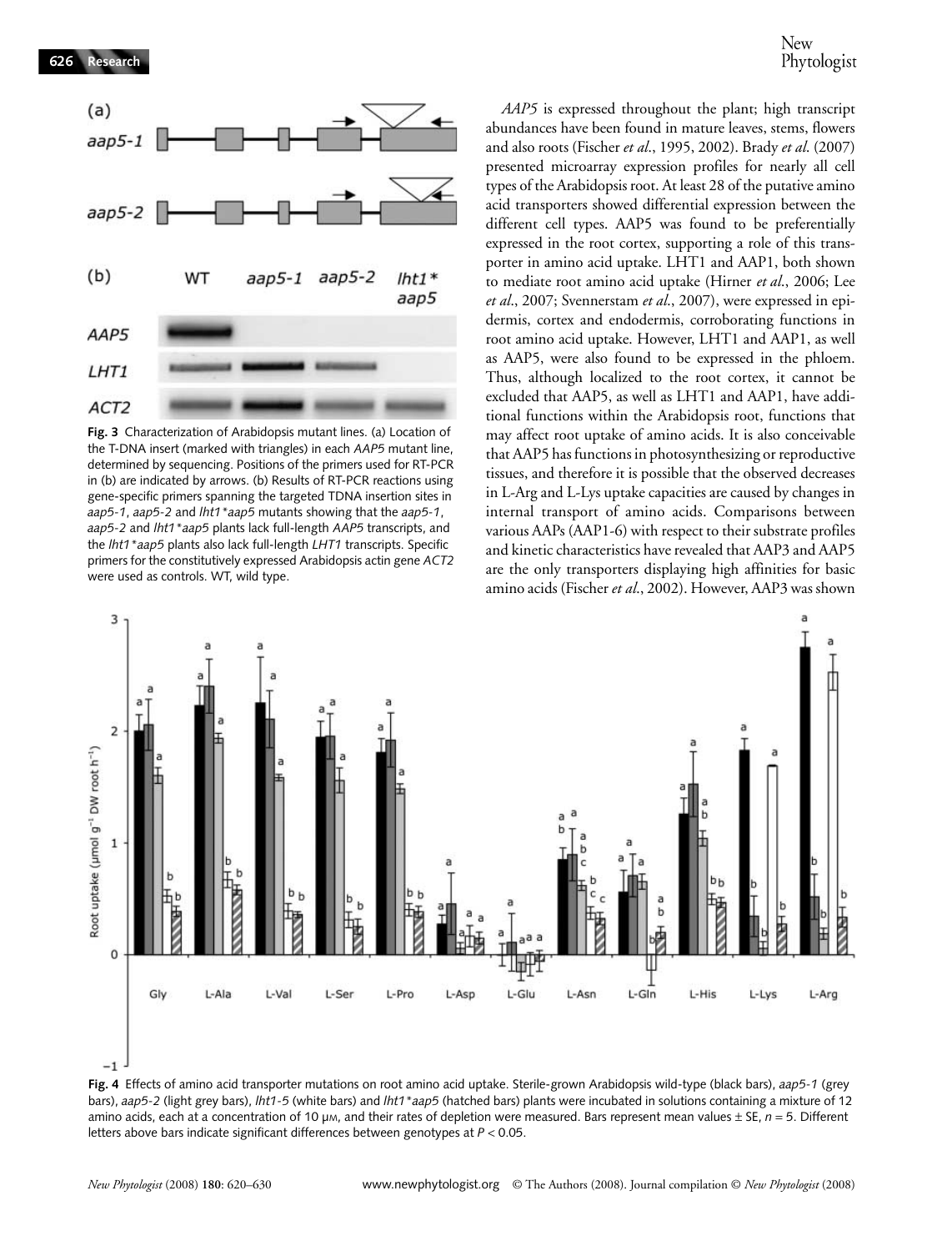

**Fig. 5** Amounts of amino acids acquired during cultivation by Arabidopsis wild-type (black bars), *aap5-1* (grey bars), *aap5-2* (light grey bars), *lht1-5* (white bars) and *lht1\*aap5* (hatched bars) plants grown for 20 d on N-free half-strength MS agar media in which all N sources were replaced with 3 mm nitrate and 30 µm of labelled L-glutamine (L-Gln), L-glutamine (L-Glu), L-alanine (L-Ala), L-lysine (L-Lys) or L-arginine (L-Arg). Bars represent mean values ± SE, *n* = 5. Different letters above bars indicate significant differences between genotypes at *P* < 0.05.



to be expressed in the stele, mediating phloem loading of amino acids (Okumoto *et al*., 2004). In that study, no effects of loss of AAP3 on growth on amino acids were recorded. Accordingly, in our screens, the *AAP3* mutant line did not display an altered phenotype compared with wild-type plants (Figs 1, 2). These results show that loss of an amino acid transporter with a known function in phloem loading of amino acids did not affect root uptake of amino acids.

AAP5 has been characterized by both functional complementation of yeast mutants and in oocyte expression systems (Fischer *et al*., 1995, 2002; Boorer & Fischer, 1997). When

characterized in yeast, AAP5 displayed broad affinity, transporting anionic, neutral and cationic amino acids (Fischer *et al*., 1995). In oocytes, detailed kinetic studies revealed that AAP5 has high affinity not only for L-Arg and L-Lys, but also for a range of other amino acids (Boorer & Fischer, 1997). In our study, root uptake of L-Lys and L-Arg rates were *c*. 10-fold lower in *aap5-1* and *aap5-2* plants than in wild-type plants (Fig. 4), suggesting that it is the most important amino acid transporter for root uptake of these amino acids in the µm range. No significant differences between the *AAP5* mutant lines and wild-type plants with respect to uptake of any of the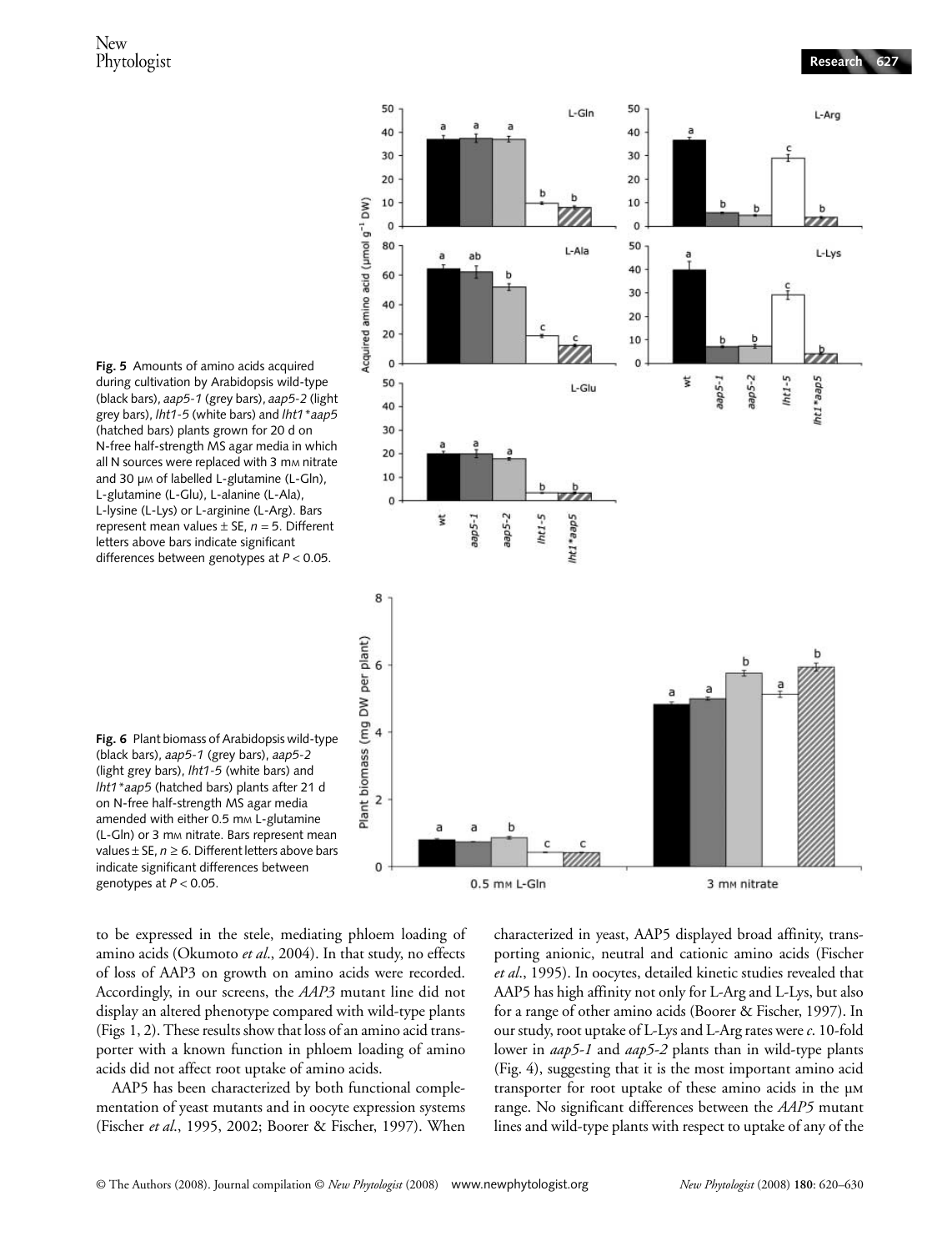

**Fig. 7** Above-ground biomass of Arabidopsis wild-type (black bars), *aap5-1* (grey bars), *aap5-2* (light grey bars), *lht1-5* (white bars) and *lht1\*aap5* (hatched bars) plants grown on soil. Bars represent mean values  $\pm$  SE,  $n = 6$ . Different letters above bars indicate significant differences between genotypes at *P* < 0.05.

other 10 amino acids tested, including the third basic amino acid L-His, were found. When expressed in oocytes, AAP5 mediated transport of L-His was shown to be in its neutral form; L-Lys, on the other hand, was taken up as cation (Boorer & Fischer, 1997). Thus, in the oocyte expression system, AAP5 mediates transport of both positively charged and uncharged amino acids. By contrast, in our short-term amino acid uptake assay, significant differences between wildtype and *AAP5* mutants were detected only for cationic amino acids. However, the root uptake profiles of the various mutants should not be directly compared with profiles obtained in the cited yeast or oocyte studies because of at least two significant methodological differences between our study and the cited studies. Firstly, we have evaluated the effects of lack of expression of specific amino acid transporters on root uptake, while the yeast and oocyte studies were based on complementation of strains lacking specific transporters. Secondly, we used a complex mixture of amino acids as a test solution, simulating a potential root environment, and thus competitive and/or inhibitive interactions amongst the amino acids and transporters may have affected their uptake rates. By contrast, in the yeast/oocyte test studies, uptake of individual amino acids was tested and the profiles were generated in either inhibition experiments with other amino acids or through comparisons of uptake rates and/ or membrane depolarization results (Boorer & Fischer, 1997).

Several earlier reports on mutants with impaired uptake of basic amino acids have been published (Bright *et al*., 1983; Kumpaisal *et al*., 1989; Heremans *et al*., 1997). Heremans *et al*. (1997) studied two Arabidopsis mutant lines named *raec1* and *rlt11*, which displayed clear phenotypes with respect to uptake of L-Lys. They speculated that these mutants were allelic, and showed that the sites of both mutations were in chromosome 1. Their study suggested the occurrence of three uptake systems for basic amino acids: one with high affinity, one with low affinity and a third, nonsaturable system. Our results suggest that a single transporter, AAP5, is involved in the uptake of L-Arg and L-Lys at both high and low external

concentrations. Apart from this, our results are consistent with many of those presented by Heremans *et al*. (1997), suggesting that *raec1* and *rlt11* are, in fact, identical to the *AAP5* mutants described in the current study. In our first test of *aap5-1* plants, we found they contained 95% less L-Arg than wild-type plants when grown on media containing 1 mm L-Arg, indicating that uptake of L-Arg is dependent on AAP5 to a significant degree even at this high L-Arg concentration, while results from the  $^{15}N$  L-Arg screen (Fig. 2) imply that AAP5 is also important for uptake of this amino acid in the µm range. Furthermore, the results of the uptake assay (Fig. 4) and the long-term acquisition study (Fig. 5) indicate that AAP5 plays a crucial role in the uptake of basic amino acids in the µm range. Together, these findings indicate that AAP5 may be the most important transporter for root uptake of basic amino acids, in both the low- and high-affinity ranges.

To evaluate the effects of the mutations on root uptake profiles, we compared the profiles of plants representing the lines we identified in our screens, a previously characterized *LHT1* mutant line (Svennerstam *et al*., 2007), a double mutant line (*lht1\*aap5*) and wild-type counterparts. In yeast complementation analyses, Hirner *et al*. (2006) found that LHT1 has broad specificity, with activity for neutral and acidic amino acids, but not for the basic amino acids L-Lys and L-Arg, while transport of L-His was recorded, although at slower rates than for the other tested amino acids. The results we obtained on amino acid uptake in the *LHT1* mutant are consistent with these findings. As described earlier, we did not detect any significant effects of this mutation on the root uptake of neutral and acidic amino acids in the *AAP5* mutant lines (Fig. 4). It is possible, however, that such a lack of effect on root uptake rates could have resulted from increased expression of other amino acid transporters in the *AAP5* mutant line (cf. Liu & Bush, 2006) that masked possible effects of the loss of AAP5 on the root uptake of neutral and acidic amino acids. However, uptake rates of all neutral and acidic amino acids were similar in the *lht1-5* and *lht1\*aap5*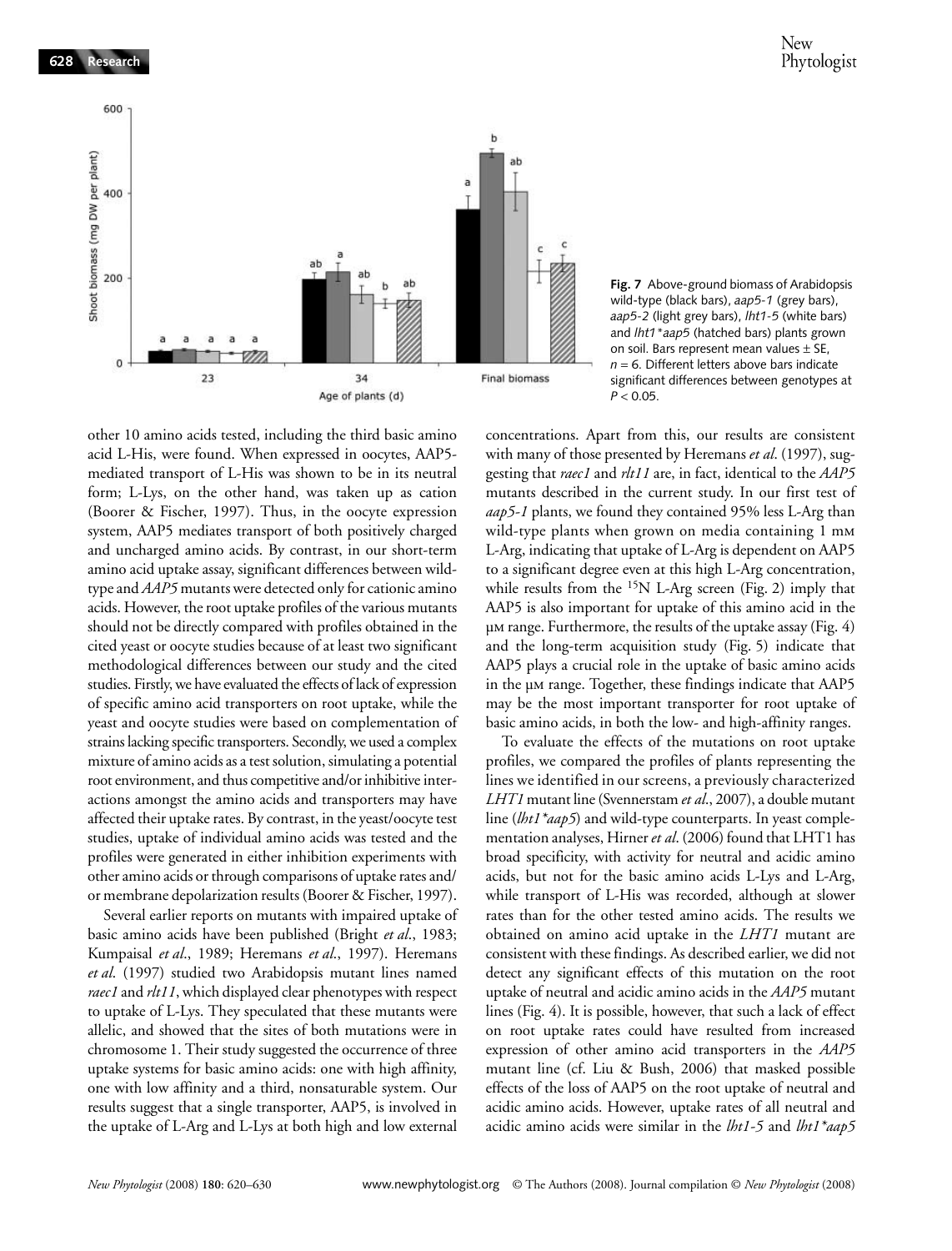plants, while uptake rates of the basic amino acids were similar in *aap5-1*, *aap5-2* and *lht1\*aap5* plants. Thus, the uptake profile of the double mutant reflected the summed effects seen in the profiles of the two individual mutant lines, and no significant synergistic effects were detected. This suggests that, at least for these two transporters, compensatory regulation did not occur and these two transporters do not display significant overlapping affinity spectra regarding root uptake.

Results from the long-term (<sup>15</sup>N-labelling) amino acid acquisition experiment largely corroborated the findings of the short-term uptake study, with some notable exceptions. Firstly, in the long-term experiment, but not the short-term uptake assay, small but significant effects of the *LHT1* mutation on the acquisition of L-Lys and L-Arg were found (Fig. 5). In addition, in the <sup>15</sup>N study, a small but significant effect on acquisition of L-Ala in *aap5-2* was found. Thus, the results of the long-term tests of the mutant lines indicate that the activities of the two tested transporters overlap slightly more than the results of the short-term study suggest. In the long-term uptake study, L-Glu uptake was significantly affected in the *lht1-5* line, suggesting that this transporter also plays a role in the uptake of acidic amino acids, in accordance with findings presented by Hirner *et al*. (2006), but conflicting with results from both the short-term uptake study in this report and Svennerstam *et al*. (2007). However, it should be noted that solutions containing a range of amino acids were used in the short-term study, while media containing single amino acids were used in the long-term study, and this difference may have been responsible for some of the divergence in results.

L-Glutamine is the amino acid that promotes growth of Arabidopsis most efficiently (Svennerstam *et al*., 2007; Forsum *et al*., 2008), so we tested the growth of the mutant lines on this N source. As previously shown, *LHT1* mutants displayed retarded growth when N was administered as L-Gln (Svennerstam *et al*., 2007). However, the growth of *AAP5* mutants was not affected (Fig. 6) and the growth of *lht1\*aap5* plants did not significantly differ from that of the *LHT1* mutants, suggesting that there are no additive effects of the two mutations regarding growth on L-Gln as the sole N source. In contrast to *LHT1* mutants, *AAP5* mutants did not display a retarded growth phenotype when cultivated on soil (Fig. 7). For *LHT1* mutants, growth reductions were displayed at the stage of flower initiation (Svennerstam *et al*., 2007), suggesting a critical role of this transporter during this developmental stage. The lack of phenotype of the *AAP5* mutant suggests either a functional redundancy in processes other than that of root absorption of cationic amino acids or that such effects were too small to be detected in the general growth assessment carried out in this experiment.

Some phenotypic differences between the two AAP5 mutant lines were observed. For example, *aap5-2* displayed slightly higher plant biomass than wild-type and *aap5-1* when grown on 0.5 mm L-Gln or 3 mm nitrate (Fig. 6). By contrast, *aap5-1* had a higher shoot biomass than wild-type and *aap5-2* when grown on soil (Fig. 7). We can only speculate about the reasons

for this discrepancy, but it is possible that partial transcripts, and thus partial proteins, still remain in any of the mutant lines. Still, the differences between the two lines were minor compared with the clear differences observed between the *AAP5* mutant lines and wild-type or *LHT1* mutant lines, and therefore we conclude that even if residual activities of AAP5 were present in the mutant lines, the main conclusions about the AAP5 function in root acquisition of cationic amino acids is well founded.

Earlier studies have suggested that AAP1 may be active in root amino acid uptake (Bick *et al*., 1998; Lee *et al*., 2007). It is also conceivable that several other transporters have functions in root amino acid uptake. For example, one of the proline transporters (ProT2) has been shown to be expressed in root epidermis (Grallath *et al*., 2005) and may thus mediate root uptake of compounds such as L-Pro and GABA. In addition, various members of the cationic amino acid transporter (CAT) family have been found to be expressed in roots (Su *et al*., 2004). Thus, it cannot be excluded that any of the CAT transporters have functions in root uptake of cationic amino acids. The strong effects of loss of AAP5 on root uptake of L-Arg and L-Lys do, however, suggest that activity of this transporter is crucial for Arabidopsis acquisition of these compounds.

In a review of various studies of root amino acid uptake, Kinraide (1981) postulated that the observed profiles and interactive effects of tested amino acids could be explained by the presence of two major transport systems: a general system with the capacity to transport all of the major amino acids, and a specific system responsible for taking up cationic amino acids. In the present study, we have shown that LHT1 and AAP5 together account for a large fraction of root amino acid uptake capacity; the double mutant lines' overall uptake rate of amino acids from the mixed solution was 78% lower than that of wild-type plants (Fig. 4). Thus, although several other transporters may mediate some root amino acid uptake, our data suggest that LHT1 and AAP5 may be the most important components of the root amino acid uptake system.

## **Acknowledgements**

We thank the Salk Institute Genomic Analysis Laboratory and Gabi-Kat for providing the sequence-indexed Arabidopsis T-DNA insertion mutants. This study was supported by grants to UG from the Kempe foundation, and to TN from the Swedish Research Council, the Swedish Council for Environment, Agricultural Sciences and Spatial Planning and the Foundation for Strategic Environmental Research.

## **References**

**An Y-Q, McDowell JM, Huang SR, McKinney EC, Chambliss S, Meagher RB. 1996.** Strong, constitutive expression of the Arabidopsis ACT2/ACT8 actin subclass in vegetative tissues. *Plant Journal* **10**: 107–121.